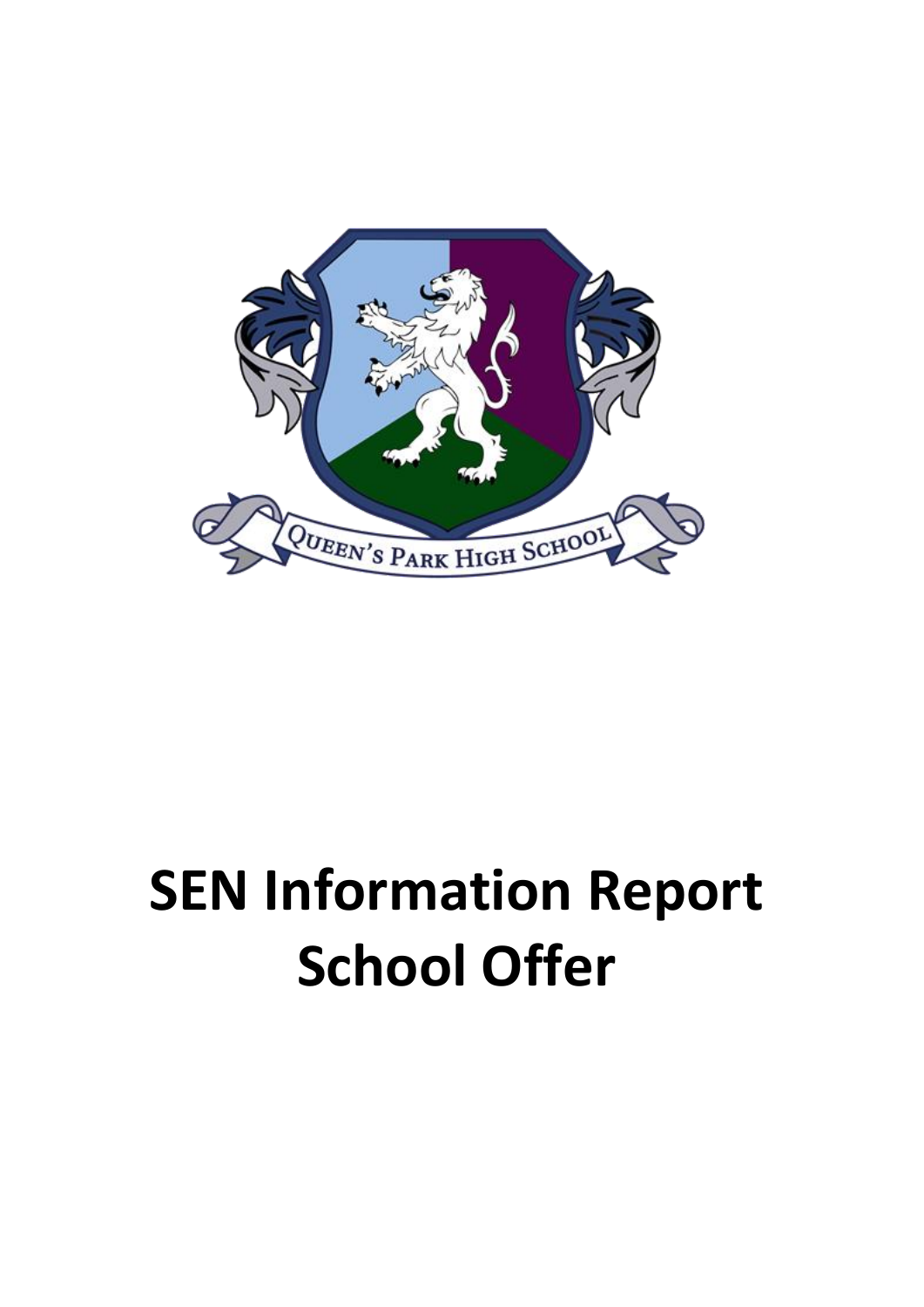| <b>School Name and Address</b>                         | Queen's Park Road                                                                                                                                                                                                                                                                                                     |
|--------------------------------------------------------|-----------------------------------------------------------------------------------------------------------------------------------------------------------------------------------------------------------------------------------------------------------------------------------------------------------------------|
|                                                        | Handbridge,                                                                                                                                                                                                                                                                                                           |
|                                                        | Chester,                                                                                                                                                                                                                                                                                                              |
|                                                        | Cheshire,                                                                                                                                                                                                                                                                                                             |
|                                                        | CH4 7AE                                                                                                                                                                                                                                                                                                               |
|                                                        |                                                                                                                                                                                                                                                                                                                       |
| <b>Telephone Number</b>                                | 01244 981500                                                                                                                                                                                                                                                                                                          |
|                                                        |                                                                                                                                                                                                                                                                                                                       |
| <b>Web Address</b>                                     | www.qphs.cheshire.sch.uk                                                                                                                                                                                                                                                                                              |
| Age Range                                              | $11 - 18$                                                                                                                                                                                                                                                                                                             |
| Person Responsible for<br><b>Updating School Offer</b> | Sarah Williams<br>Special Educational Needs Coordinator                                                                                                                                                                                                                                                               |
|                                                        |                                                                                                                                                                                                                                                                                                                       |
| Local Offer                                            | In response to the Children and Families Bill, Local Authorities are required to publish<br>information about the provision that is available in their area for children and young<br>people from 0 - 25 who have special education needs. This is called the local offer.                                            |
|                                                        | The link to the local offer for Cheshire West and Chester is<br>http://www.westcheshirelocaloffer.co.uk/kb5/cheshirewestandchester/directory/ho                                                                                                                                                                       |
|                                                        | me.page (SEN Local Offer)                                                                                                                                                                                                                                                                                             |
| Introduction                                           | The 2014 SEN Code of Practice (SEN CoP) puts a greater emphasis on improving<br>outcomes for students, setting high aspirations and expectations rather than on<br>hours of provision and/or support. All children and young people are entitled to a<br>broad and balanced curriculum to make progress so that they: |
|                                                        | achieve their best                                                                                                                                                                                                                                                                                                    |
|                                                        | become confident individuals living fulfilling lives<br>٠                                                                                                                                                                                                                                                             |
|                                                        | make a successful transition into adulthood, whether into employment,<br>further or higher education or training.                                                                                                                                                                                                     |
| 1a. How does the school                                | Year 6- Year 7 transition:<br>$\bullet$                                                                                                                                                                                                                                                                               |
| know if young people need<br>extra help?               | Close liaison with the feeder primary schools including SEN<br>$\circ$<br>questionnaire, completion of transition for inclusion documents meetings<br>with Headteacher, Y6 teacher or SENCO.                                                                                                                          |
|                                                        | Literacy screening (spelling/reading).<br>$\circ$                                                                                                                                                                                                                                                                     |
|                                                        | Scrutiny of KS2 data.<br>$\circ$                                                                                                                                                                                                                                                                                      |
|                                                        | Year 7 onwards:                                                                                                                                                                                                                                                                                                       |
|                                                        | Close liaison with Heads of Key Stage, Heads of Department Form Tutors<br>$\circ$<br>and Class Teachers to raise any possible student concerns.                                                                                                                                                                       |
|                                                        | Communication with parents - by email - telephone - face to face<br>$\circ$                                                                                                                                                                                                                                           |
|                                                        | meetings and Parents Evenings.                                                                                                                                                                                                                                                                                        |
|                                                        | Progression to multi agency action plan/ Team Around the Family (TAF)<br>$\circ$                                                                                                                                                                                                                                      |
|                                                        | involving, where necessary, outside agency professionals to support                                                                                                                                                                                                                                                   |
|                                                        | school and parents in realising progress for student.                                                                                                                                                                                                                                                                 |
|                                                        | Year 7 and Post Year 7 - regular meetings take place with Heads of Key<br>$\circ$                                                                                                                                                                                                                                     |
|                                                        | Stages and SENCO to consider student progress, to review individual<br>action plans and to discuss the possibility of any emerging SEN for any                                                                                                                                                                        |
|                                                        | student.                                                                                                                                                                                                                                                                                                              |
|                                                        | A confidential list of names of those children who have additional needs<br>$\circ$                                                                                                                                                                                                                                   |
|                                                        | is compiled and this information is disseminated to all teaching staff via                                                                                                                                                                                                                                            |
|                                                        | the SEN register which is linked to the School SIMS system. This is a                                                                                                                                                                                                                                                 |
|                                                        | working document and is updated each time a change is made.                                                                                                                                                                                                                                                           |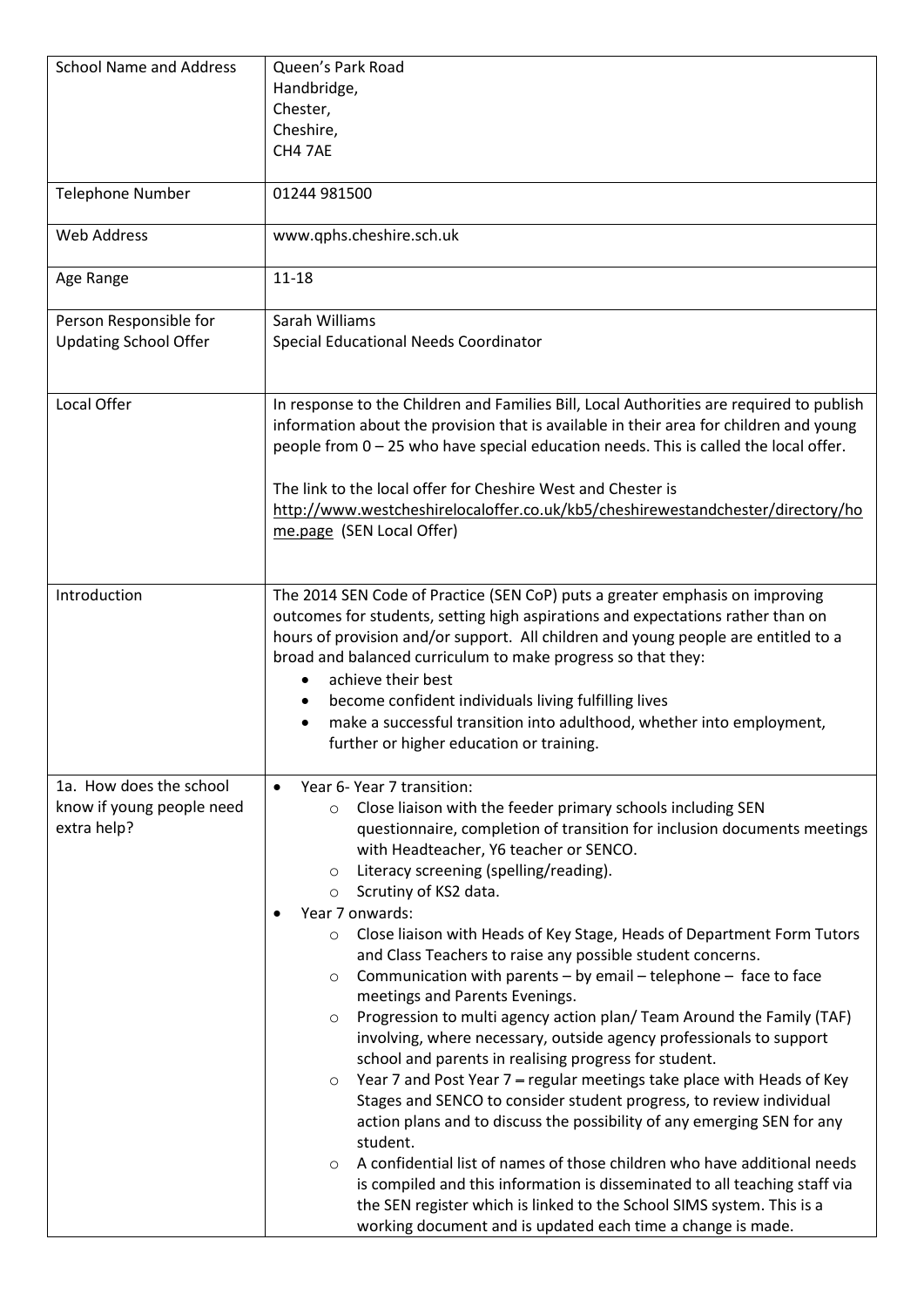|                                                                                                                                                              | Students who do not currently require action are monitored at each<br>$\circ$<br>report cycle and recorded as code 'N'. Students who have additional<br>educational needs, requiring additional provision are recorded as code<br>'K'. Students who have more complex additional needs and who hold a<br>Education Health Care Plan are recorded as code 'E'.<br>Staff training on SEN is delivered annually as part of the School Staff<br>$\circ$<br>Continual Professional Development Programme.<br>Information around the various SEN and Quality First Teaching strategies<br>$\circ$<br>are available to staff.                                                                                                                                                                                                                                                                                                                                                                                                                                                                                                                                                                                                                                                                                                                                                                                                                                                                                                                                                                               |
|--------------------------------------------------------------------------------------------------------------------------------------------------------------|------------------------------------------------------------------------------------------------------------------------------------------------------------------------------------------------------------------------------------------------------------------------------------------------------------------------------------------------------------------------------------------------------------------------------------------------------------------------------------------------------------------------------------------------------------------------------------------------------------------------------------------------------------------------------------------------------------------------------------------------------------------------------------------------------------------------------------------------------------------------------------------------------------------------------------------------------------------------------------------------------------------------------------------------------------------------------------------------------------------------------------------------------------------------------------------------------------------------------------------------------------------------------------------------------------------------------------------------------------------------------------------------------------------------------------------------------------------------------------------------------------------------------------------------------------------------------------------------------|
| 1b. What should I do if I<br>think my young person may<br>have special educational<br>need? How will I be able to<br>raise any concerns which I<br>may have? | Make contact with School SENCO via email (s.williams@qphs.co.uk) or phone<br>$\bullet$<br>(01244 981500) to raise your concern and if necessary or upon request your<br>SENCO will invite you in for an appointment to discuss the situation and to write<br>an action plan where necessary.<br>The school currently caters for Students with the following SEN:<br>$\bullet$<br>Literacy needs<br>$\circ$<br>Dyslexia<br>$\circ$<br>Numeracy needs<br>$\circ$<br>Autism (Including Asperger's Syndrome)<br>$\circ$<br><b>Social Communication Issues</b><br>$\circ$<br>Speech and Language Needs<br>$\circ$<br>ADHD<br>$\circ$<br>ODD<br>$\circ$<br><b>Hearing Impairments</b><br>$\circ$<br>Visual Impairments<br>$\circ$<br><b>Physical Impairments</b><br>$\circ$<br>Eating disorders<br>$\circ$<br><b>Diabetes</b><br>$\circ$<br>Anxiety<br>$\circ$<br><b>OCD</b><br>$\circ$<br>This list is not exhaustive and in addition to these areas of SEN we will happily                                                                                                                                                                                                                                                                                                                                                                                                                                                                                                                                                                                                                               |
|                                                                                                                                                              | discuss any other SEN and discuss how we can work together to manage the<br>specific need(s) and provide the most appropriate support.                                                                                                                                                                                                                                                                                                                                                                                                                                                                                                                                                                                                                                                                                                                                                                                                                                                                                                                                                                                                                                                                                                                                                                                                                                                                                                                                                                                                                                                               |
| 2: How will the school staff<br>support my young person?                                                                                                     | The severity of the young person's needs determine who will oversee the action<br>$\bullet$<br>plan. The school follows the graduated approach, in the first instance it is likely<br>to be their Form Tutor followed by their Head of Key Stage<br>Heads of Key Stage meet regularly with the School SENCo where data is analysed,<br>$\bullet$<br>cases are discussed and where necessary are progressed to the SEN department<br>for additional action.<br>Various interventions are offered by the SEN Department. They are managed and<br>overseen by the School SENCO and Deputy SENCO.<br>The profile of your child's needs determines who will deliver and the frequency<br>of interventions. Interventions are carried out in School by the SEN Department<br>staff which is made up of Teaching Assistants- as well as by teaching staff from<br>the Maths and the English Department. In some cases outside agency<br>professionals work with the SEN Staff - usually to carry out assessments and to<br>advise the staff on the work that needs to be undertaken.<br>SEN support could also be where intervention alone has not helped the child to<br>make adequate progress, and the school asks for outside advice from the LA's<br>support services, or from health or social work professionals such as speech and<br>language therapists, occupational therapists, the Local Authority Educational<br>Psychologist, the autism team or a medical diagnosis and report giving<br>recommendations.<br>Most children will have their additional educational needs met by their school |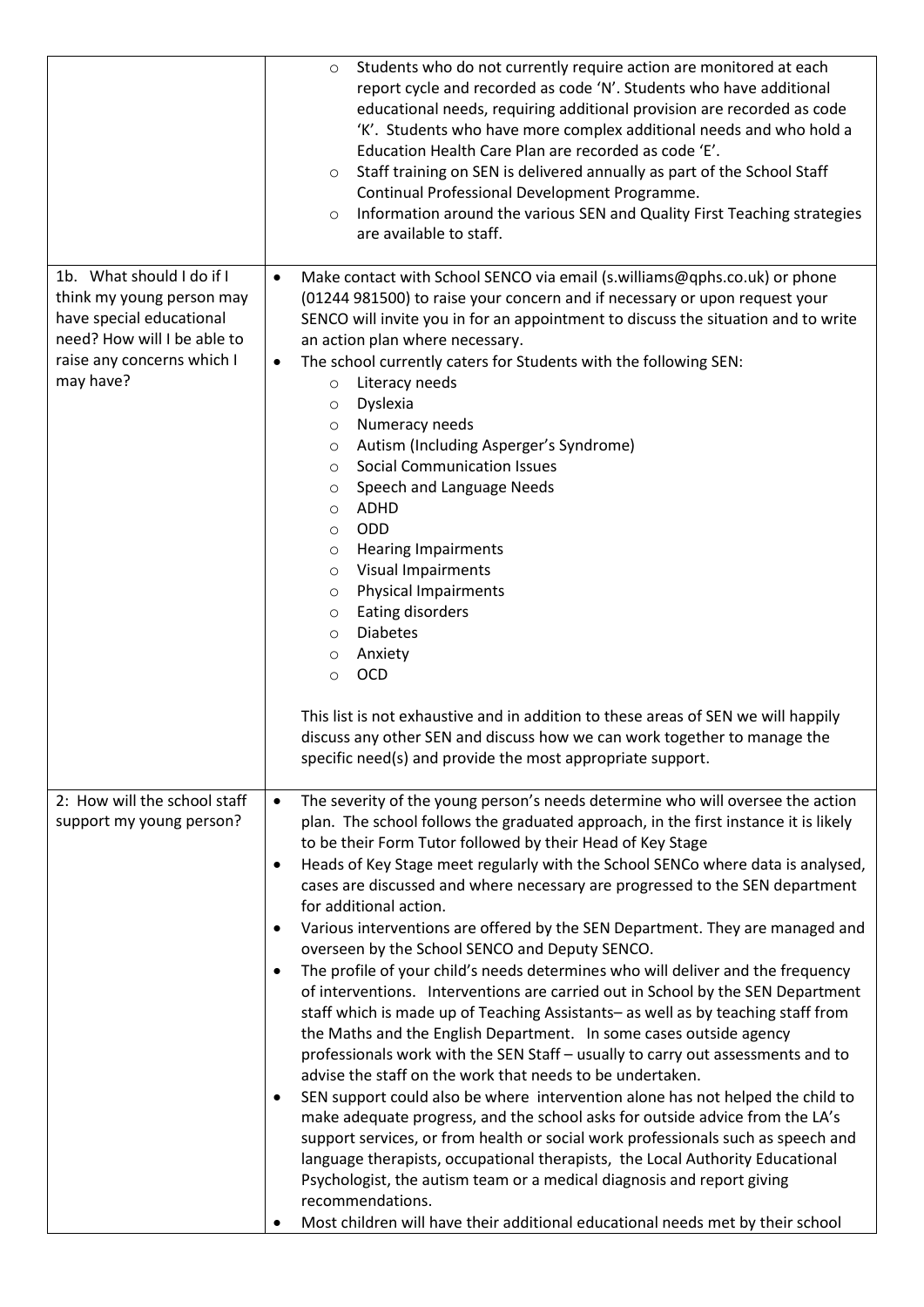|                                                         | through SEN support, but that will not be possible all the time. If a child's needs<br>cannot be met through SEN support, the LA may consider the need for statutory<br>assessment made by a parent/carer or school and if appropriate, makes a multi-<br>disciplinary assessment to consider the need for an Educational Health Plan. The<br>local offer for Cheshire West and Chester can be found at<br>http://www.westcheshirelocaloffer.co.uk/kb5/cheshirewestandchester/directory<br>home.page<br>The Specialist Professionals from the various Outside Agencies usually make<br>contact with parents/carers and explain their role and the work to be carried out.<br>The SEN Department has a Link SEN Governor.<br>$\bullet$<br>The School offers full communication to parents via email, phone calls and in<br>$\bullet$<br>person at pre-arranged meetings and Parent's Evenings.<br>The impact of interventions is reviewed regularly and progress, where necessary,<br>$\bullet$<br>is reported to parents and explained to students.<br>Interventions are reviewed together by the SEN department and overseen by the<br>relevant Senior Leadership Team Line Manager. Interventions are modified as<br>required. Ineffective intervention/ support is withdrawn and consideration of<br>alternative approach given and agreed.<br>The secure SEN register and information is available confidentially on the School<br>Staff Shared Area so that all members of staff are able to access the required<br>relevant and appropriate information. Supply staff have access to the list of the<br>relevant SEN of the students in school. Parents/ carers are made aware when<br>their child is placed on/ removed from the register |
|---------------------------------------------------------|--------------------------------------------------------------------------------------------------------------------------------------------------------------------------------------------------------------------------------------------------------------------------------------------------------------------------------------------------------------------------------------------------------------------------------------------------------------------------------------------------------------------------------------------------------------------------------------------------------------------------------------------------------------------------------------------------------------------------------------------------------------------------------------------------------------------------------------------------------------------------------------------------------------------------------------------------------------------------------------------------------------------------------------------------------------------------------------------------------------------------------------------------------------------------------------------------------------------------------------------------------------------------------------------------------------------------------------------------------------------------------------------------------------------------------------------------------------------------------------------------------------------------------------------------------------------------------------------------------------------------------------------------------------------------------------------------------------------------------------------------|
| 3. How will the curriculum                              | The school follows the graduated approach. All departments hold Quality First<br>$\bullet$                                                                                                                                                                                                                                                                                                                                                                                                                                                                                                                                                                                                                                                                                                                                                                                                                                                                                                                                                                                                                                                                                                                                                                                                                                                                                                                                                                                                                                                                                                                                                                                                                                                       |
| be matched to my young                                  | Teaching strategies to aid with meeting the needs of individual students.                                                                                                                                                                                                                                                                                                                                                                                                                                                                                                                                                                                                                                                                                                                                                                                                                                                                                                                                                                                                                                                                                                                                                                                                                                                                                                                                                                                                                                                                                                                                                                                                                                                                        |
| person's needs?                                         | School INSET time has been used by departments to produce subject specific<br>$\bullet$<br>Quality First Teaching strategies for areas of need and this will continue in the<br>next academic year.                                                                                                                                                                                                                                                                                                                                                                                                                                                                                                                                                                                                                                                                                                                                                                                                                                                                                                                                                                                                                                                                                                                                                                                                                                                                                                                                                                                                                                                                                                                                              |
|                                                         | TA time may be used to differentiate materials or to forward teach students in<br>$\bullet$<br>advance of lessons. Where children do not respond to differentiation and do not<br>make adequate progress, where possible, the school will provide additional or<br>different interventions to that normally available to all students of the same age.                                                                                                                                                                                                                                                                                                                                                                                                                                                                                                                                                                                                                                                                                                                                                                                                                                                                                                                                                                                                                                                                                                                                                                                                                                                                                                                                                                                           |
|                                                         | When deemed necessary, SENCO will work alongside Heads of Key Stage,<br>teaching staff, parents and students in the co-production of a one page profile<br>detailing teaching strategies specific to the student's needs.                                                                                                                                                                                                                                                                                                                                                                                                                                                                                                                                                                                                                                                                                                                                                                                                                                                                                                                                                                                                                                                                                                                                                                                                                                                                                                                                                                                                                                                                                                                        |
|                                                         | Full staff inset has been delivered on the changes of the new SEN CoP in<br>$\bullet$                                                                                                                                                                                                                                                                                                                                                                                                                                                                                                                                                                                                                                                                                                                                                                                                                                                                                                                                                                                                                                                                                                                                                                                                                                                                                                                                                                                                                                                                                                                                                                                                                                                            |
|                                                         | September 2014. It has been re-emphasised that Strand 5 of the Teaching                                                                                                                                                                                                                                                                                                                                                                                                                                                                                                                                                                                                                                                                                                                                                                                                                                                                                                                                                                                                                                                                                                                                                                                                                                                                                                                                                                                                                                                                                                                                                                                                                                                                          |
|                                                         | Standards is the responsibility of all teachers to meet the needs of all students.<br>The School SEN policy is available on the school website. The policy has been<br>$\bullet$                                                                                                                                                                                                                                                                                                                                                                                                                                                                                                                                                                                                                                                                                                                                                                                                                                                                                                                                                                                                                                                                                                                                                                                                                                                                                                                                                                                                                                                                                                                                                                 |
|                                                         | rewritten in line with the new SEN Code of Practice September 2014.                                                                                                                                                                                                                                                                                                                                                                                                                                                                                                                                                                                                                                                                                                                                                                                                                                                                                                                                                                                                                                                                                                                                                                                                                                                                                                                                                                                                                                                                                                                                                                                                                                                                              |
|                                                         | In Key Stage 4 we offer an Alternative Provision Programme.<br>$\bullet$                                                                                                                                                                                                                                                                                                                                                                                                                                                                                                                                                                                                                                                                                                                                                                                                                                                                                                                                                                                                                                                                                                                                                                                                                                                                                                                                                                                                                                                                                                                                                                                                                                                                         |
| 4a. How will both you and I<br>know how my young person | Depending on the individual needs of your child, the school will either meet with<br>$\bullet$<br>you and your child on a termly basis or via the school parents' evening system.                                                                                                                                                                                                                                                                                                                                                                                                                                                                                                                                                                                                                                                                                                                                                                                                                                                                                                                                                                                                                                                                                                                                                                                                                                                                                                                                                                                                                                                                                                                                                                |
| is doing and how will you                               | Contact will be made where necessary about significant things which may<br>$\bullet$                                                                                                                                                                                                                                                                                                                                                                                                                                                                                                                                                                                                                                                                                                                                                                                                                                                                                                                                                                                                                                                                                                                                                                                                                                                                                                                                                                                                                                                                                                                                                                                                                                                             |
| help me to support my<br>young person's learning?       | happen is school.<br>You will be involved in planning your young person's education when meeting<br>$\bullet$                                                                                                                                                                                                                                                                                                                                                                                                                                                                                                                                                                                                                                                                                                                                                                                                                                                                                                                                                                                                                                                                                                                                                                                                                                                                                                                                                                                                                                                                                                                                                                                                                                    |
|                                                         | with the School SENCO.                                                                                                                                                                                                                                                                                                                                                                                                                                                                                                                                                                                                                                                                                                                                                                                                                                                                                                                                                                                                                                                                                                                                                                                                                                                                                                                                                                                                                                                                                                                                                                                                                                                                                                                           |
|                                                         | Parents of students with SEN will be made aware of training events, such as those<br>$\bullet$<br>from Cheshire Autism Practical Support Service (CHAPS) and Events run by CWAC<br>Independent Advice and Support Service. These will either be emailed out or<br>posted on school social media.                                                                                                                                                                                                                                                                                                                                                                                                                                                                                                                                                                                                                                                                                                                                                                                                                                                                                                                                                                                                                                                                                                                                                                                                                                                                                                                                                                                                                                                 |
| 4b. What is the pastoral,                               | Pastoral support is offered via the form tutor - Head of Key Stage and where<br>$\bullet$                                                                                                                                                                                                                                                                                                                                                                                                                                                                                                                                                                                                                                                                                                                                                                                                                                                                                                                                                                                                                                                                                                                                                                                                                                                                                                                                                                                                                                                                                                                                                                                                                                                        |
| medical and social support                              | necessary via the Emotional Wellbeing Advisor.                                                                                                                                                                                                                                                                                                                                                                                                                                                                                                                                                                                                                                                                                                                                                                                                                                                                                                                                                                                                                                                                                                                                                                                                                                                                                                                                                                                                                                                                                                                                                                                                                                                                                                   |
| available in the school with                            | Medical support is offered via the School Trained First Aiders. Any medical needs<br>$\bullet$                                                                                                                                                                                                                                                                                                                                                                                                                                                                                                                                                                                                                                                                                                                                                                                                                                                                                                                                                                                                                                                                                                                                                                                                                                                                                                                                                                                                                                                                                                                                                                                                                                                   |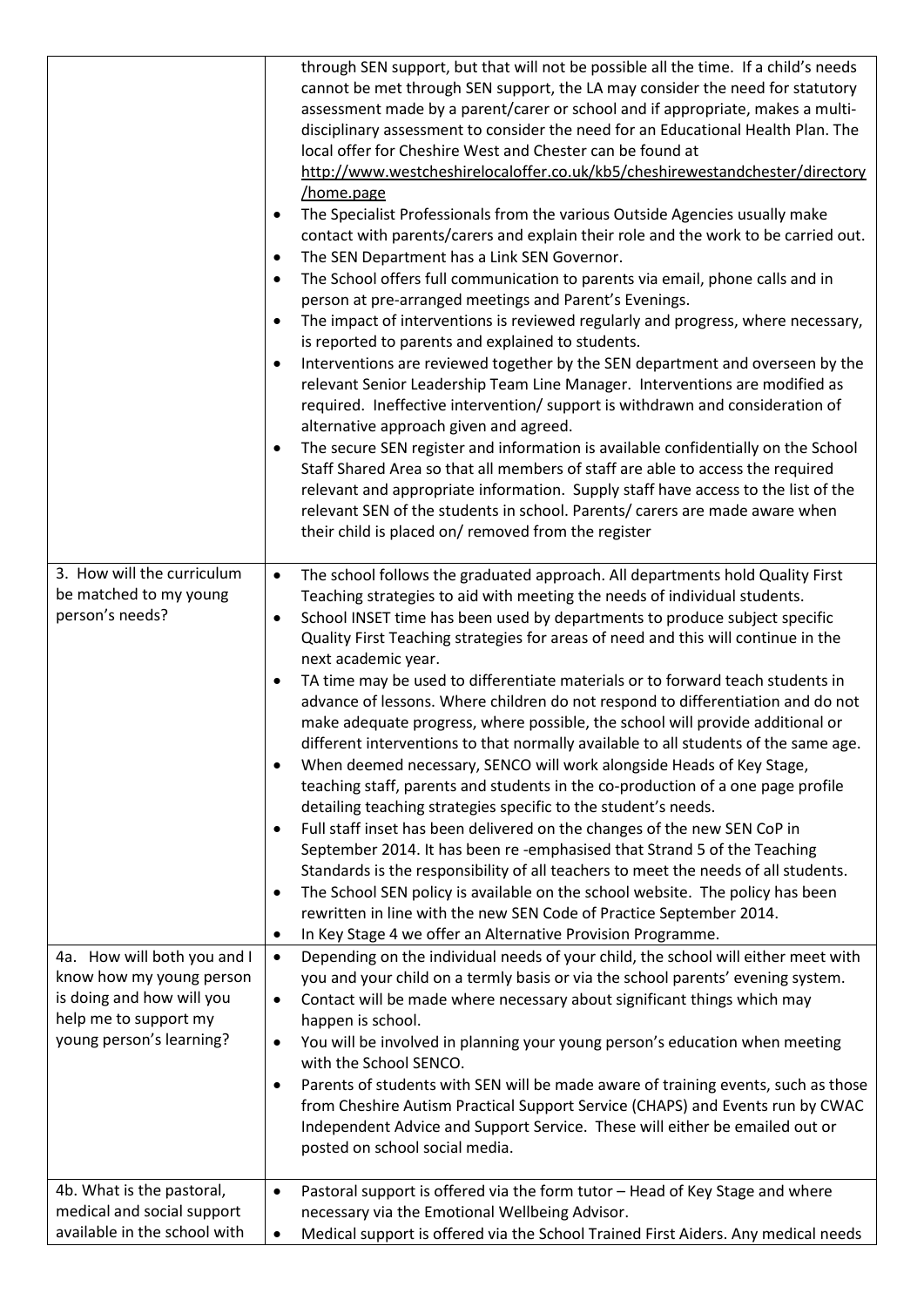| SEND?                        | of students can be accessed for staff via SIMS and Edulink.                                                                                                                 |
|------------------------------|-----------------------------------------------------------------------------------------------------------------------------------------------------------------------------|
|                              | All medicines requiring special administration are held in the school office and<br>$\bullet$<br>administered in line with safeguarding guidelines. Details are recorded by |
|                              | trained staff.                                                                                                                                                              |
|                              | Medical support is also available via the School Health Advisor, who visits the                                                                                             |
|                              | school on a fortnightly basis, offering a drop in and appointment service. School                                                                                           |
|                              | and School Health maintain regular contact. Referrals can also be made to the<br>School Community Paediatric Consultant.                                                    |
|                              | Support to manage behaviour, attendance and emotional health needs of our<br>$\bullet$                                                                                      |
|                              | students is offered in conjunction from the Head of Key Stage, School Behaviour                                                                                             |
|                              | Manager, School Educational Welfare Officer and where necessary with the                                                                                                    |
|                              | support of professional outside agency staff such as CAMHS (Child and                                                                                                       |
|                              | Adolescent Mental Health Service) and the Medical Needs Education Access                                                                                                    |
|                              | Team.                                                                                                                                                                       |
|                              | Students are always welcome to attend meetings about themselves and if                                                                                                      |
|                              | relevant they can complete a wishes and feelings feedback sheet. The school                                                                                                 |
|                              | will make sure that the student understands what the meeting will be about and                                                                                              |
|                              | that it is their opportunity to speak. It will be a non-threatening environment                                                                                             |
|                              | and there will be someone there to support them every step of the way.                                                                                                      |
|                              | Support is in line with Cheshire West and Chester's Local offer which can be<br>$\bullet$<br>found at                                                                       |
|                              | http://www.westcheshirelocaloffer.co.uk/kb5/cheshirewestandchester/directory                                                                                                |
|                              | home.page                                                                                                                                                                   |
|                              |                                                                                                                                                                             |
| 5. What specialism services, | The team's expertise includes:                                                                                                                                              |
| experience, training and     | Mrs S Williams: SENCO (also Designated Safeguarding Lead).16 year's experience<br>$\bullet$                                                                                 |
| support are available at or  | working as Inclusion Lead/SENCO.                                                                                                                                            |
| accessed by the setting?     | Member of British Dyslexia Association (AMBDA) - Specialist Dyslexia<br>Assessor/Teacher.                                                                                   |
|                              | Miss R Brandreth: Deputy SENCO.<br>$\bullet$                                                                                                                                |
|                              | Member of British Dyslexia Association (AMBDA) - Specialist Dyslexia                                                                                                        |
|                              | Assessor/Teacher.                                                                                                                                                           |
|                              | <b>Examination Access Arrangements.</b>                                                                                                                                     |
|                              | Timetable and deployment of Teaching Assistants.                                                                                                                            |
| What extra external links    | Teaching Assistant.                                                                                                                                                         |
| does the School access?      | Mrs Ruth Astill: Maths Teaching Assistant and Maths intervention<br>$\bullet$                                                                                               |
|                              | Mrs Karen Bird: Teaching Assistant<br>٠                                                                                                                                     |
|                              | Mrs Amanda Hall: Teaching Assistant<br>$\bullet$                                                                                                                            |
|                              | Mrs Wendy Jackson: Teaching Assistant<br>٠                                                                                                                                  |
|                              | Mrs June Joynson: Teaching Assistant<br>٠                                                                                                                                   |
|                              | Mr Liam Ramsden: Teaching Assistant<br>٠                                                                                                                                    |
|                              | Mrs Mandy Saddler: Teaching Assistant<br>٠                                                                                                                                  |
|                              | Miss Rebecca Rigby: Behaviour Manager<br>٠                                                                                                                                  |
|                              | Miss Teri Anthony: Behaviour Manager<br>٠                                                                                                                                   |
|                              | Mrs Michelle Byrne: Emotional Wellbeing Manager<br>٠                                                                                                                        |
|                              | Mrs Kelly Harris: Emotional Wellbeing Manager. Deputy Safeguarding Lead.<br>٠                                                                                               |
|                              | The school works closely with outside agencies, including but not limited to:                                                                                               |
|                              | Cheshire west and Chester Local Authority-<br>$\bullet$                                                                                                                     |
|                              | http://www.westcheshirelocaloffer.co.uk/kb5/cheshirewestandchester/direc                                                                                                    |
|                              | tory/home.page                                                                                                                                                              |
|                              | CAMHS-http://cwpcamhscentre.mymind.org.uk/?page_id=206<br>٠                                                                                                                 |
|                              | The National Autistic Society- http://www.nas-cheshire.org.uk/<br>٠                                                                                                         |
|                              | Integrated Early Support-                                                                                                                                                   |
|                              | http://www.altogetherbetterwestcheshire.org.uk/?page_id=2186                                                                                                                |
|                              | Children's Social Care-<br>$\bullet$                                                                                                                                        |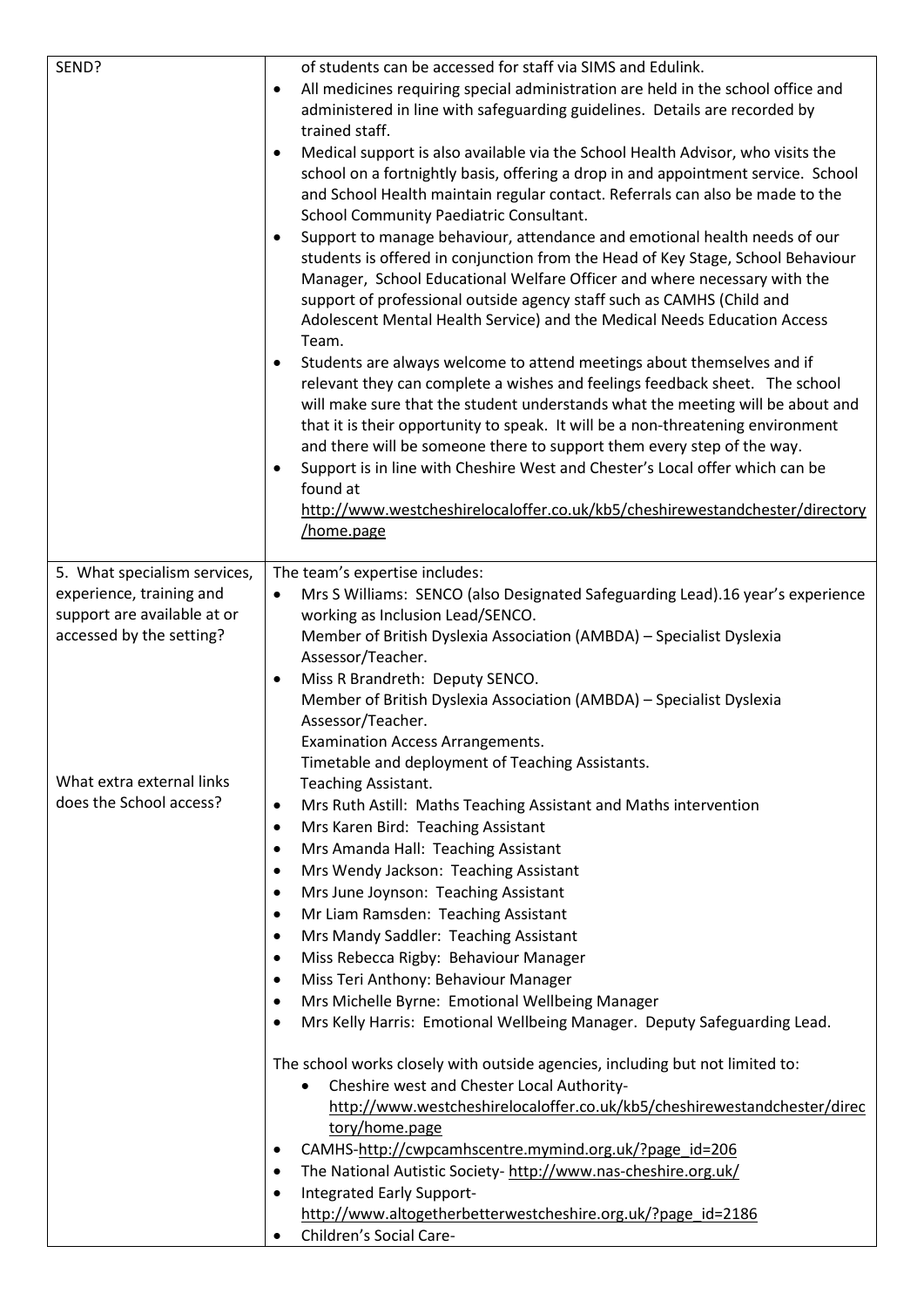|                                | https://www.cheshirewestandchester.gov.uk/residents/health-and-social-                                                         |
|--------------------------------|--------------------------------------------------------------------------------------------------------------------------------|
|                                | care/children-and-young-people/children-and-young-people.aspx                                                                  |
|                                | <b>CWAC Autism Team-</b>                                                                                                       |
|                                | http://www.westcheshirelocaloffer.co.uk/kb5/cheshirewestandchester/directory                                                   |
|                                | /service.page?id=N5s3NC5GzkA                                                                                                   |
|                                |                                                                                                                                |
| 6. What training have the      | Training attended most recently:                                                                                               |
| staff supporting children and  | Mental Health First Aid training<br>$\bullet$                                                                                  |
| young people with AEND         | Examination Access update JCQ<br>$\bullet$                                                                                     |
| had or are having? Check       | Specialist autism training via the Autism Team<br>$\bullet$                                                                    |
| CPD profile                    | Elklan Speech and Language training<br>$\bullet$                                                                               |
|                                | Dyslexia training                                                                                                              |
|                                | Dyscalculia training                                                                                                           |
|                                | <b>ADHD training</b>                                                                                                           |
|                                | In school inset programme - including Dyslexia - Exam access arrangements -                                                    |
|                                | Emotional Health, Autism, ADHD                                                                                                 |
|                                | Safeguarding training                                                                                                          |
|                                | <b>TAF training</b>                                                                                                            |
|                                | Teaching staff are provided with SEN training - delivered through the school's                                                 |
|                                | internal CPD programme.                                                                                                        |
|                                | Inter School visits to identify additional good practice                                                                       |
|                                |                                                                                                                                |
| 7. How will my child be        | The Equality Duty is applied to all decisions relating to activities outside the<br>$\bullet$                                  |
| included in activities outside | classroom and school trips, to ensure that we consider the needs of all Students                                               |
| the classroom including        | with SEN.                                                                                                                      |
| school trips?                  | Students with an EHCP may require TA support /attendance on school trips. Each                                                 |
|                                | EHCP student will be discussed and where necessary are supported.                                                              |
|                                | SEN staff prioritise the support of statemented and EHCP students on school<br>$\bullet$                                       |
|                                | trips.                                                                                                                         |
|                                |                                                                                                                                |
| 8. How accessible is the       | The school has disabled access and a lift which enables access to all areas of the<br>$\bullet$                                |
| school environment?            | school. Modified Bathroom Facilities and classroom furniture are also provided.                                                |
|                                | The resources of the SEN Department are fully accessible for all students.                                                     |
|                                |                                                                                                                                |
| 9. How will the school         | Year 6 - Year 7: The Head of Key Stage, Assistant Head in charge of transition<br>$\bullet$                                    |
| prepare and support my         | and SENCO all work together in close liaison with all the feeder primary schools                                               |
| child to join the school or    | and other primary schools to ensure a seamless transition.                                                                     |
| transfer to a new setting /    | The transition process involves:<br>$\bullet$                                                                                  |
| school for the next stage of   | Early identification of vulnerable students and assessment of need to<br>$\circ$                                               |
| education and life?            | ensure provision of required SEN resources/disabled facilities                                                                 |
|                                | Data collation - KS2 Sats - Teacher assessment<br>$\circ$                                                                      |
|                                | QPHS staff visit to Primary schools<br>$\circ$                                                                                 |
|                                | Full day cohort visit<br>$\circ$                                                                                               |
|                                | Literacy assessment (spelling/reading comprehension)<br>$\circ$                                                                |
|                                | Y6 student/parent/carer transition evening<br>$\circ$<br>Bespoke SEN transition sessions - agreed on an individual needs basis |
|                                | $\circ$<br>Summer School - free for all students<br>$\circ$                                                                    |
|                                | All data shared with teaching and TA support staff via the School SEN<br>$\circ$                                               |
|                                | register                                                                                                                       |
|                                | New Year 7 Parent's Evening<br>$\circ$                                                                                         |
|                                | Year 7 Residential Visit to Conway Centre<br>$\circ$                                                                           |
|                                | Year 8 - Year 10: (Educational Health Care Plan) Students via SEN annual review                                                |
|                                | process and where relevant, with Young Person's Service Advisor with regard to                                                 |
|                                | possible future career pathways. Local Authority SEN team, Educational                                                         |
|                                | Psychologist or other outside agencies, where involved, are also requested to                                                  |
|                                | attend.                                                                                                                        |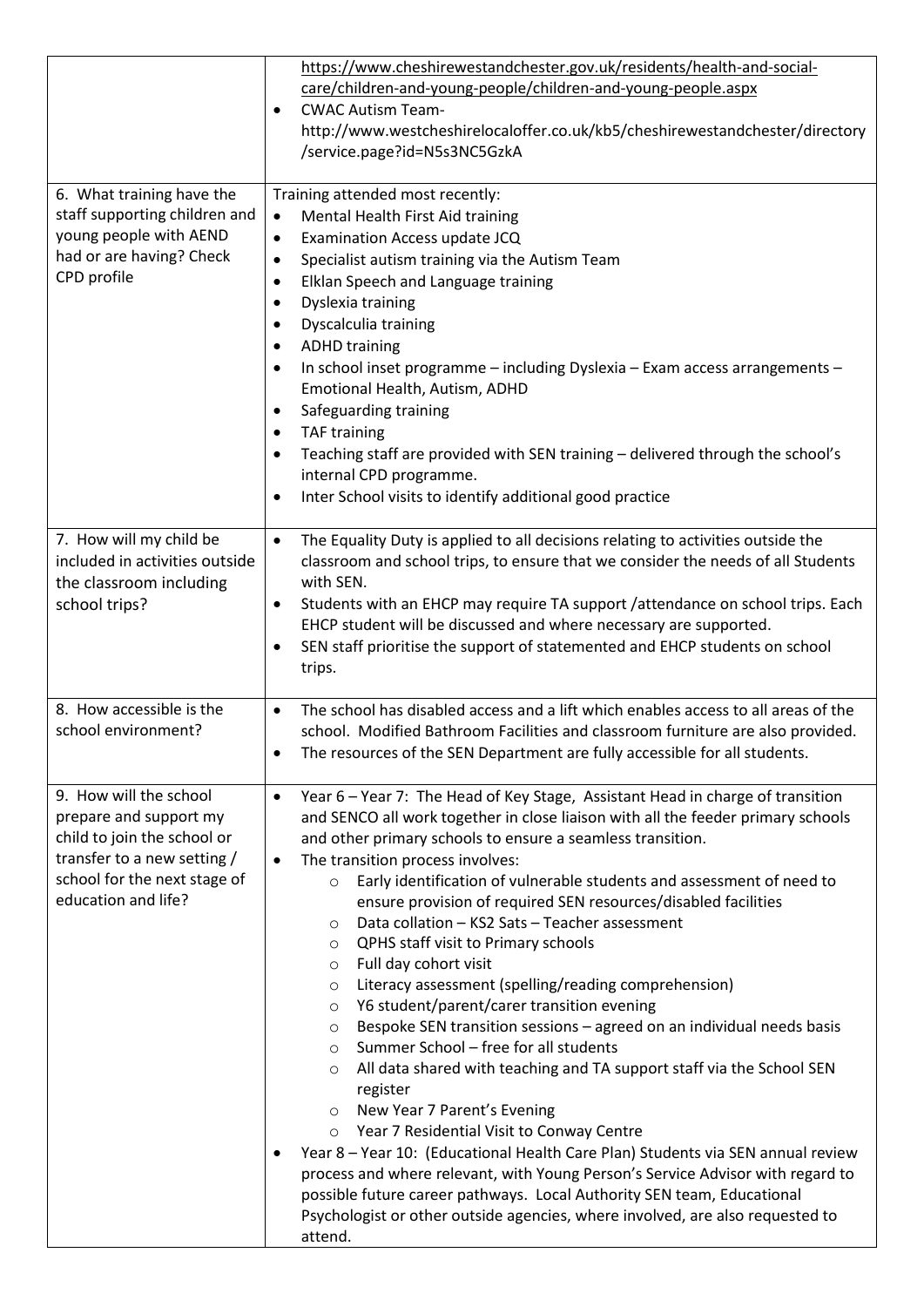|                                                                                                                                                                  | Communication with Head of Key Stage and Form tutor.<br>$\bullet$                                                                                                                                                                                                                                                                                                                                                                                                                                                                                                                                                                                                                                                                                                                                                                                                                                                                                                                                                                                                                                                                                                                                                                                                                                                                                                                                                                                                                                                                                      |
|------------------------------------------------------------------------------------------------------------------------------------------------------------------|--------------------------------------------------------------------------------------------------------------------------------------------------------------------------------------------------------------------------------------------------------------------------------------------------------------------------------------------------------------------------------------------------------------------------------------------------------------------------------------------------------------------------------------------------------------------------------------------------------------------------------------------------------------------------------------------------------------------------------------------------------------------------------------------------------------------------------------------------------------------------------------------------------------------------------------------------------------------------------------------------------------------------------------------------------------------------------------------------------------------------------------------------------------------------------------------------------------------------------------------------------------------------------------------------------------------------------------------------------------------------------------------------------------------------------------------------------------------------------------------------------------------------------------------------------|
|                                                                                                                                                                  | Other Students:<br>Year 11 - Year 12/13 (Educational Health Care Plan) Students.<br>School, Parents/Carers and Student plus subject teaching staff meet and consult<br>to determine required programme of support. Bid made to LA SEN team.<br>Young person's service involved with regard to future pathway/careers planning.<br>$\bullet$<br>The school provides support around the different transition phases (between key<br>$\bullet$<br>stages/higher education/training).                                                                                                                                                                                                                                                                                                                                                                                                                                                                                                                                                                                                                                                                                                                                                                                                                                                                                                                                                                                                                                                                      |
| 10. Provide examples of<br>interventions, equipment,<br>resources that schools may<br>allocate to match children's<br>special (additional)<br>educational needs. | Year 7 - Year 11: Specific Literacy, English, Maths and Mentoring programmes<br>$\bullet$<br>established for identified students. Progress measured annually to determine<br>any new requirements.<br>Ability setting. The setting which occurs in English, Mathematics and Science<br>$\bullet$<br>helps place children in groups of like ability.<br>Each department is responsible for children with additional education needs in its<br>$\bullet$<br>own subject areas. The graduated approach is adopted and a focus is placed on<br>Quality First Teaching and differentiation for all students.                                                                                                                                                                                                                                                                                                                                                                                                                                                                                                                                                                                                                                                                                                                                                                                                                                                                                                                                                |
| Agencies that we work<br>closely with i.e. parental<br>partnership                                                                                               | Specific Intervention (including but not limited to):<br>IDL - indirect dyslexia learning (Spelling and Reading)<br>$\circ$<br><b>SRA - Reading Resources</b><br>$\circ$<br>Age and Interest Appropriate Reading Books<br>$\circ$<br><b>Hegarty Maths</b><br>O<br>My Maths<br>$\circ$<br><b>Educake Science</b><br>$\circ$<br>Elklan - Speech and Language resource book<br>$\circ$<br>Talk About Series for Social Skills<br>$\circ$<br>Blob Series - for Social Skills - Self esteem<br>$\circ$<br>Fiona Spears - PSCHE autism curriculum.<br>$\circ$<br>Teaching Assistant support in the classroom or for individual/small group<br>$\circ$<br>intervention<br>Reading overlays<br>$\circ$<br>Reading rulers<br>$\circ$<br>SEN support could be; further assessment, additional or different teaching<br>materials or a different way of teaching and it might sometimes, but not always,<br>be additional one to one adult support.<br>All students coded either 'E' or 'K' on the SEN register can receive a specific<br>intervention programme or access arrangements for examination and testing.<br>The SEN Department offer an 'Open Door' policy during all breaks, before school<br>$\bullet$<br>and after, for any student and their friends to drop in for a chat, reassurance or<br>advice, as well as having a place to complete their homework.<br>The Emotional Wellbeing Manager provides a support service for students<br>experiencing emotional health issues. Referrals are usually made by the<br>student's Head of Key Stage. |
| 11. How is the provision put<br>in place for my child<br>evaluated?                                                                                              | Queen's Park High School is able to monitor the success of its provision by evaluating<br>a number of factors (including but not limited to):<br>Education is accessible for all students either by adapting timetables or rooming.<br>Arrangements are put in place to ensure accessibility and safety for all.<br>TA support is in place for students with SEN.<br>The progress of SEN students both academically via assessment and socially via the<br>monitoring of behaviour and attendance.<br>Testing for students who participate in the literacy program.                                                                                                                                                                                                                                                                                                                                                                                                                                                                                                                                                                                                                                                                                                                                                                                                                                                                                                                                                                                    |